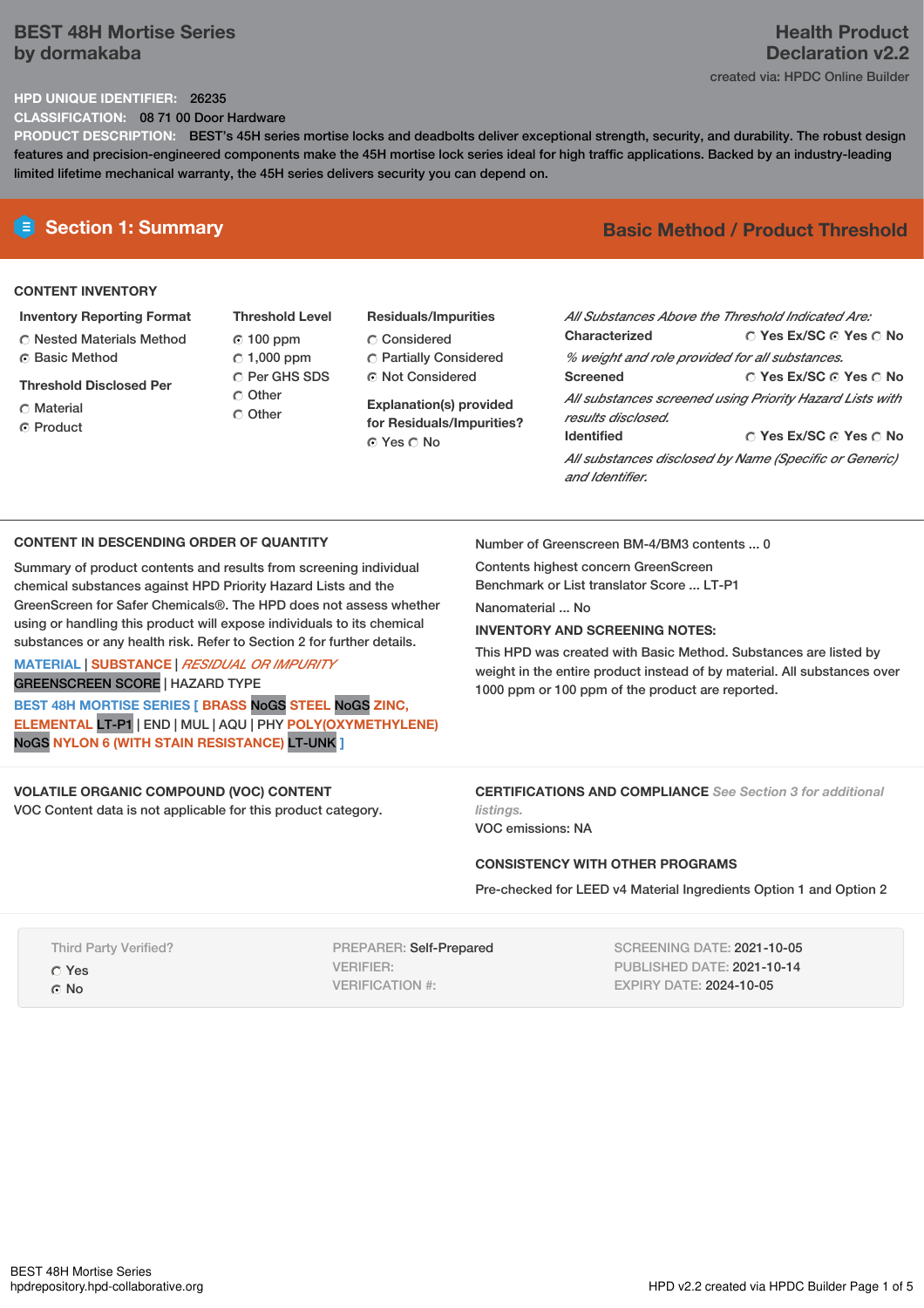This section lists contents in a product based on specific threshold(s) and reports detailed health information including hazards. This HPD uses the *inventory method indicated above, which is one of three possible methods:*

- *Basic Inventory method with Product-level threshold.*
- *Nested Material Inventory method with Product-level threshold*
- *Nested Material Inventory method with individual Material-level thresholds*

Definitions and requirements for the three inventory methods and requirements for each data field can be found in the HPD Open Standard version *2.2, available on the HPDC website at: [www.hpd-collaborative.org/hpd-2-2-standard](https://www.hpd-collaborative.org/hpd-2-2-standard)*

| <b>BEST 48H MORTISE SERIES</b>                                                                                                                                                                                                                           |                                                                                                           |                                                                                                           |                 |                                                |                |
|----------------------------------------------------------------------------------------------------------------------------------------------------------------------------------------------------------------------------------------------------------|-----------------------------------------------------------------------------------------------------------|-----------------------------------------------------------------------------------------------------------|-----------------|------------------------------------------------|----------------|
| RESIDUALS AND IMPURITIES CONSIDERED: No<br>PRODUCT THRESHOLD: 100 ppm                                                                                                                                                                                    |                                                                                                           |                                                                                                           |                 |                                                |                |
| RESIDUALS AND IMPURITIES NOTES: No residuals or impurities are expected in these materials at or above the inventory threshold. BEST<br>dormakaba products consist of finished components, and no chemical reactions are needed to develop our products. |                                                                                                           |                                                                                                           |                 |                                                |                |
| <b>OTHER PRODUCT NOTES: -</b>                                                                                                                                                                                                                            |                                                                                                           |                                                                                                           |                 |                                                |                |
| <b>BRASS</b>                                                                                                                                                                                                                                             |                                                                                                           |                                                                                                           |                 |                                                | ID: 12597-71-6 |
|                                                                                                                                                                                                                                                          | HAZARD SCREENING METHOD: Pharos Chemical and Materials Library HAZARD SCREENING DATE: 2021-10-05 14:05:34 |                                                                                                           |                 |                                                |                |
| $\%$ : 50.0000 - 50.0000                                                                                                                                                                                                                                 | <b>GS: NoGS</b>                                                                                           | RC: Both                                                                                                  | NANO: No        | <b>SUBSTANCE ROLE: Hardware</b>                |                |
| <b>HAZARD TYPE</b>                                                                                                                                                                                                                                       | <b>AGENCY AND LIST TITLES</b>                                                                             |                                                                                                           | <b>WARNINGS</b> |                                                |                |
| None found                                                                                                                                                                                                                                               |                                                                                                           |                                                                                                           |                 | No warnings found on HPD Priority Hazard Lists |                |
| <b>SUBSTANCE NOTES: -</b>                                                                                                                                                                                                                                |                                                                                                           |                                                                                                           |                 |                                                |                |
| <b>STEEL</b>                                                                                                                                                                                                                                             |                                                                                                           |                                                                                                           |                 |                                                | ID: 12597-69-2 |
|                                                                                                                                                                                                                                                          |                                                                                                           | HAZARD SCREENING METHOD: Pharos Chemical and Materials Library HAZARD SCREENING DATE: 2021-10-05 14:05:34 |                 |                                                |                |
| $\%$ : 45.0000 - 45.0000                                                                                                                                                                                                                                 | <b>GS: NoGS</b>                                                                                           | RC: Both                                                                                                  | NANO: No        | <b>SUBSTANCE ROLE: Hardware</b>                |                |
| <b>HAZARD TYPE</b>                                                                                                                                                                                                                                       | <b>AGENCY AND LIST TITLES</b>                                                                             |                                                                                                           | <b>WARNINGS</b> |                                                |                |
| None found                                                                                                                                                                                                                                               |                                                                                                           | No warnings found on HPD Priority Hazard Lists                                                            |                 |                                                |                |
| <b>SUBSTANCE NOTES: -</b>                                                                                                                                                                                                                                |                                                                                                           |                                                                                                           |                 |                                                |                |
|                                                                                                                                                                                                                                                          |                                                                                                           |                                                                                                           |                 |                                                |                |
| <b>ZINC, ELEMENTAL</b>                                                                                                                                                                                                                                   |                                                                                                           |                                                                                                           |                 |                                                | ID: 7440-66-6  |
|                                                                                                                                                                                                                                                          | HAZARD SCREENING METHOD: Pharos Chemical and Materials Library HAZARD SCREENING DATE: 2021-10-05 14:05:35 |                                                                                                           |                 |                                                |                |
| $\%$ : 3,0000 - 3,0000                                                                                                                                                                                                                                   | GS: LT-P1                                                                                                 | RC: Both                                                                                                  | NANO: No        | <b>SUBSTANCE ROLE: Hardware</b>                |                |
|                                                                                                                                                                                                                                                          |                                                                                                           |                                                                                                           |                 |                                                |                |
|                                                                                                                                                                                                                                                          |                                                                                                           |                                                                                                           |                 |                                                |                |
|                                                                                                                                                                                                                                                          |                                                                                                           |                                                                                                           |                 |                                                |                |
|                                                                                                                                                                                                                                                          |                                                                                                           |                                                                                                           |                 |                                                |                |
|                                                                                                                                                                                                                                                          |                                                                                                           |                                                                                                           |                 |                                                |                |
|                                                                                                                                                                                                                                                          |                                                                                                           |                                                                                                           |                 |                                                |                |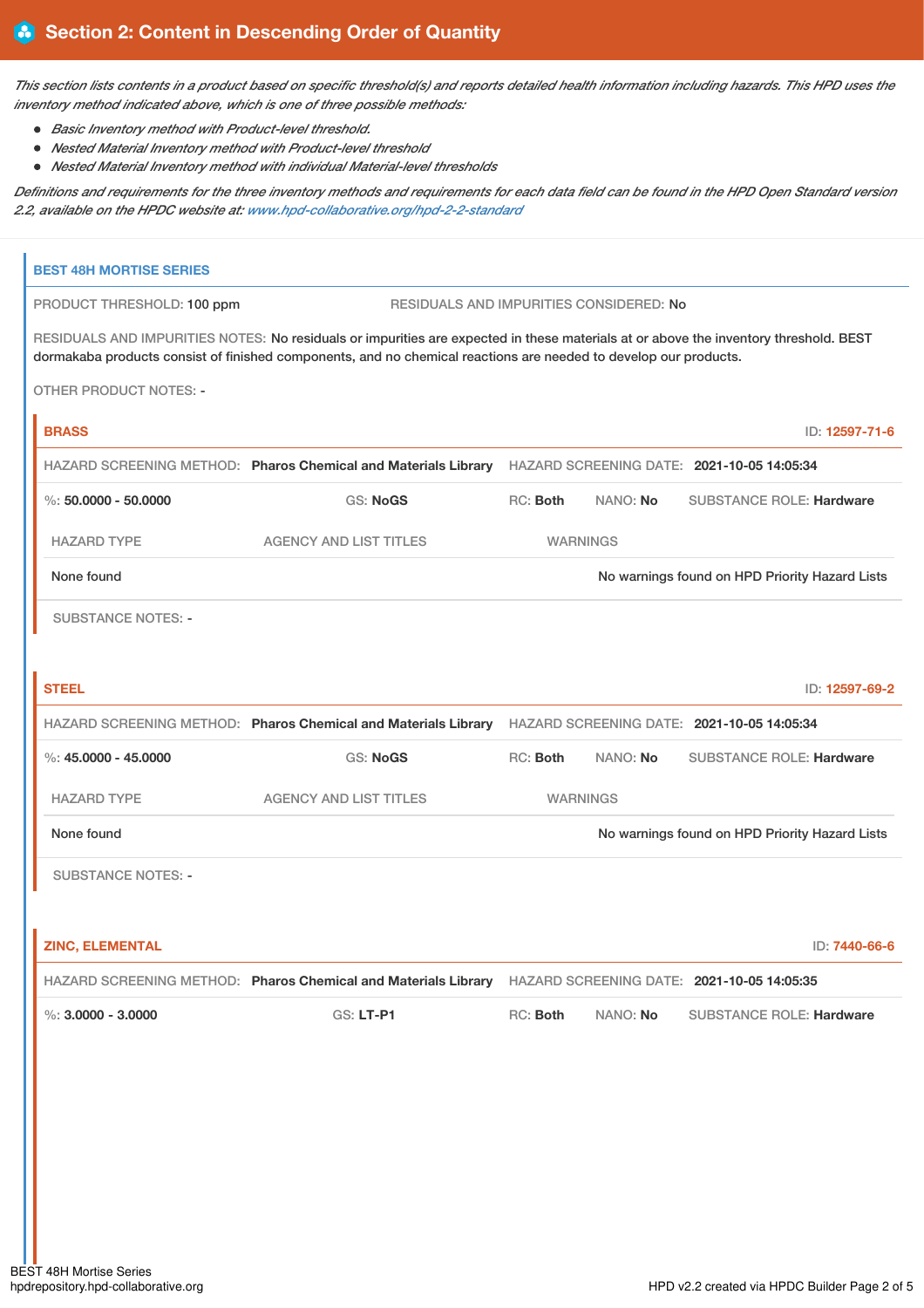| <b>HAZARD TYPE</b> | <b>AGENCY AND LIST TITLES</b>                  | <b>WARNINGS</b>                                                                                                                                                                         |
|--------------------|------------------------------------------------|-----------------------------------------------------------------------------------------------------------------------------------------------------------------------------------------|
| <b>END</b>         | <b>TEDX - Potential Endocrine Disruptors</b>   | <b>Potential Endocrine Disruptor</b>                                                                                                                                                    |
| <b>MUL</b>         | German FEA - Substances Hazardous to<br>Waters | Class 2 - Hazard to Waters                                                                                                                                                              |
| <b>AQU</b>         | EU - GHS (H-Statements)                        | H400 - Very toxic to aquatic life [Hazardous to the<br>aquatic environment (acute) - Category 1]                                                                                        |
| <b>AQU</b>         | EU - GHS (H-Statements)                        | H410 - Very toxic to aquatic life with long lasting effects<br>[Hazardous to the aquatic environment (chronic) -<br>Category 1]                                                         |
| <b>PHY</b>         | EU - GHS (H-Statements)                        | H250 - Catches fire spontaneously if exposed to air<br>[Pyrophoric liquids; Pyrophoric solids - Category 1]                                                                             |
| <b>PHY</b>         | EU - GHS (H-Statements)                        | H260 - In contact with water releases flammable gases<br>which may ignite spontaneously [Substances and<br>mixtures which, in contact with water, emit flammable<br>gases - Category 1] |

SUBSTANCE NOTES: -

| POLY(OXYMETHYLENE)                     |                                                                |                |                 | ID: 9002-81-7                                  |
|----------------------------------------|----------------------------------------------------------------|----------------|-----------------|------------------------------------------------|
|                                        | HAZARD SCREENING METHOD: Pharos Chemical and Materials Library |                |                 | HAZARD SCREENING DATE: 2021-10-05 14:05:35     |
| %: $1.0000 - 1.0000$                   | <b>GS: NoGS</b>                                                | <b>RC: UNK</b> | NANO: No        | <b>SUBSTANCE ROLE: Hardware</b>                |
| <b>HAZARD TYPE</b>                     | <b>AGENCY AND LIST TITLES</b>                                  |                | <b>WARNINGS</b> |                                                |
| None found                             |                                                                |                |                 | No warnings found on HPD Priority Hazard Lists |
| <b>SUBSTANCE NOTES: -</b>              |                                                                |                |                 |                                                |
|                                        |                                                                |                |                 |                                                |
| <b>NYLON 6 (WITH STAIN RESISTANCE)</b> |                                                                |                |                 |                                                |
|                                        |                                                                |                |                 | ID: 25038-54-4                                 |
|                                        | HAZARD SCREENING METHOD: Pharos Chemical and Materials Library |                |                 | HAZARD SCREENING DATE: 2021-10-05 14:05:36     |
| %: $1.0000 - 1.0000$                   | <b>GS: LT-UNK</b>                                              | <b>RC: UNK</b> | NANO: No        | <b>SUBSTANCE ROLE: Hardware</b>                |
| <b>HAZARD TYPE</b>                     | <b>AGENCY AND LIST TITLES</b>                                  |                | <b>WARNINGS</b> |                                                |
| None found                             |                                                                |                |                 | No warnings found on HPD Priority Hazard Lists |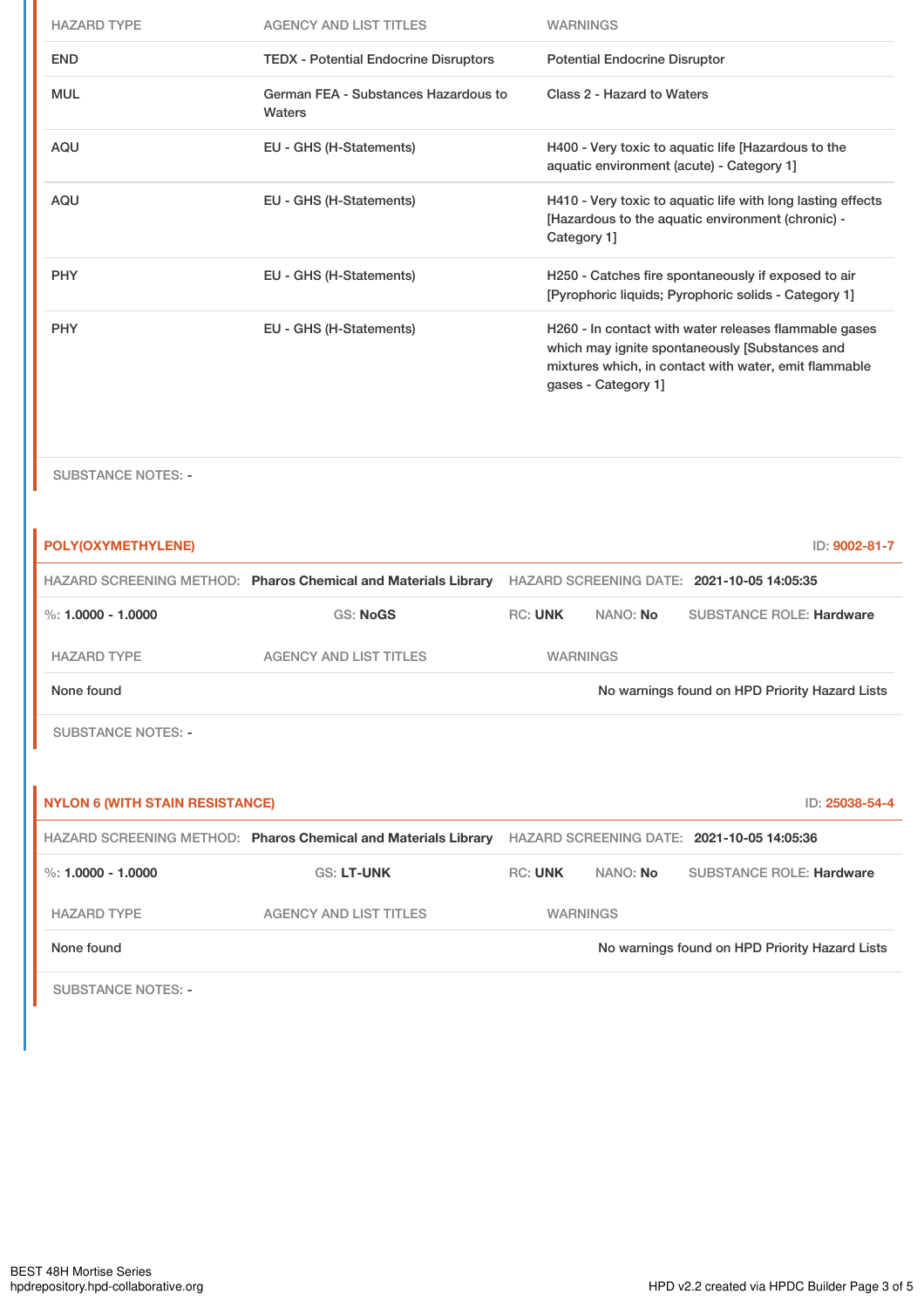This section lists applicable certification and standards compliance information for VOC emissions and VOC content. Other types of health or *environmental performance testing or certifications completed for the product may be provided.*

| <b>VOC EMISSIONS</b>                                                                                                                                     | <b>NA</b>                               |                             |
|----------------------------------------------------------------------------------------------------------------------------------------------------------|-----------------------------------------|-----------------------------|
| <b>CERTIFYING PARTY: Self-declared</b><br>APPLICABLE FACILITIES: This HPD is for a product that<br>is NOT liquid/wet applied.<br><b>CERTIFICATE URL:</b> | ISSUE DATE: 2021-10- EXPIRY DATE:<br>01 | <b>CERTIFIER OR LAB: NA</b> |

CERTIFICATION AND COMPLIANCE NOTES:

# **Section 4: Accessories**

This section lists related products or materials that the manufacturer requires or recommends for installation (such as adhesives or fasteners), maintenance, cleaning, or operations. For information relating to the contents of these related products, refer to their applicable Health Product *Declarations, if available.*

No accessories are required for this product.

# **Section 5: General Notes**

dormakaba has resulted from the merger of the two well-established brands Dorma and Kaba, both known for their expertise in the area of smart and secure access solutions. Together we stand for more than 150 years of security and reliability.

Our master brand dormakaba stands for our offering of products, solutions and services for secure access to buildings and rooms from a single source. Our global brand power supports us to become the trusted industry leader.

For more information, please go to: www.dormakaba.com.

The information contained in this HPD is to be used only as a voluntary information on our products. dormakaba makes no representation or warranty as to the completeness or accuracy of the information contained herein. The products and specifications set forth in this HPD are subject to change without notice and dormakaba disclaims any and all liability for such changes. The information contained herein is provided without warranties of any kind, either express or implied, and dormakaba disclaims any and all liability for typographical, printing, or production errors or changes affecting the specifications contained herein. dormakaba DISCLAIMS ALL WARRANTIES, EXPRESS OR IMPLIED, INCLUDING, BUT NOT LIMITED TO, THE IMPLIED WARRANTIES OF MERCHANTABILITY AND FITNESS FOR A PARTICULAR PURPOSE. IN NO EVENT WILL dormakaba BE LIABLE FOR ANY INCIDENTAL, INDIRECT OR CONSEQUENTIAL DAMAGES ARISING FROM THE SALE OR USE OF ANY PRODUCT. All sales of products shall be subject to dormakaba's applicable General Terms and Conditions, a copy of which will be provided by your local dormakaba organisation upon request.